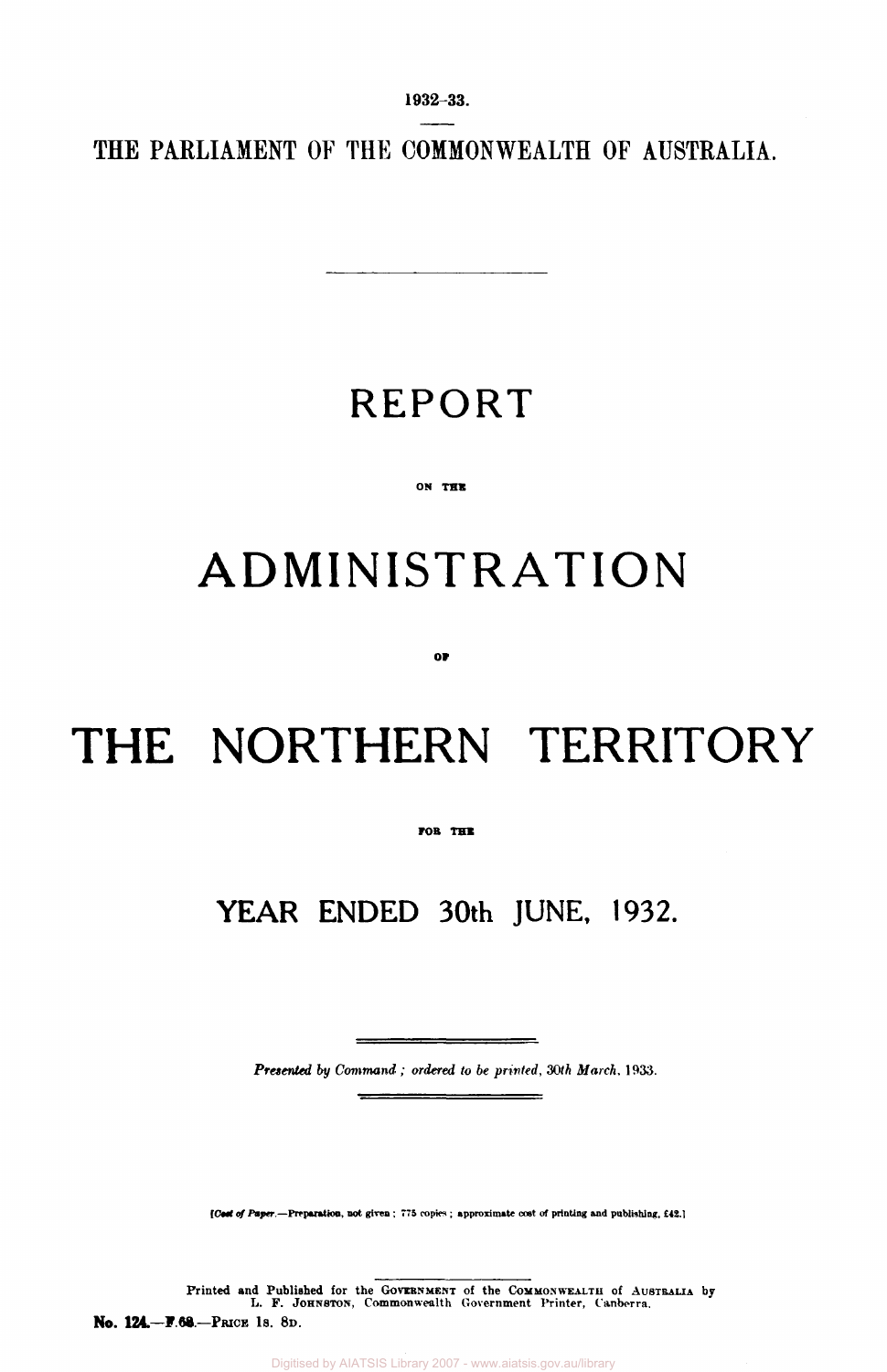Settlers coming under the first category having proved, conclusively, by results extending over a period of years, that they were absolutely incapable of ever becoming successful primary producers, have been effectively disposed of *(vide* the provisions contained in Section 21 of the Ordinance). Opportunities have thus been created for placing younger and more virile types on some of the holdings taken possession of, whilst the re-issue of many of the seized implements has enabled the Board to make " fresh " advances without having to draw on the funds of the Primary Production Vote.

The adoption of a systematic " following up " of the annual statement of account by a series of " reminders " has proved to be generally effective, and is undoubtedly responsible for the fact that the year 1931-32 was the first occasion on which the Primary Producers' Board has been successful in showing an excess of receipts over expenditure.

During the initial stages of the Board's activities, peanut growers were afforded the opportunity of forming a Peanut Pool. After having given the widest publicity to the proposal for a period of over three months, the Board, after lengthy deliberation, decided to inform the Minister that, in view of the apathetic attitude of a large proportion of the growers, it was unable to recommend the formation of a Pool.

It was then suggested, as a natural corollary, that the growers be advised that they should make their own arrangements for marketing in the future : this suggestion was, at that time, replied to in the negative. A subsequent recommendation on similar lines, but of a more comprehensive nature, has since been approved by the Minister. By this decision, the whole of the 1933 crop will be marketed by private enterprise.

The total receipts during the financial year under review were £1,184 19s. 5d. consisting of £829 Is. 2d. repayment of principal and £355 18s. 3d. payment of interest charges.

The total disbursements during the same period were £571 3s. 7d. of which £183 5s. l1d. were liabilities incurred by the previous Primary Producers' Board (North Australia Commission), payment not having been effected by it before vacating office. The expenditure incurred by the present Board is, therefore, only £387 17s. 8d. As a sum of £214 15s. 6d. was expended on the purchase of peanut seed, alone, it will be readily perceived that strenuous efforts have been put forth in an endeavour to comply with the Ministerial direction of 31st July, 1931.

Excess of receipts over expenditure amounted to £613 15s. 10d.

#### COURTS.

In the local Courts there were 266 actions, while those in the Police Courts numbered 503.

Mr. Acting Justice Sharwood arrived in the Territory on 18th June, 1932, to dispose of the cases fixed for the July Sessions and for the purpose of clearing up accumulations of Supreme Court work generally, occasioned by the prolonged absence of Mr. Justice Mallam through ill health.

#### ABORIGINALS.

The Chief Protector of Aboriginals estimates the aboriginal population as 19,407.

During the year the boys from the Darwin Half-caste Home were removed to Pine Creek. At the end of the year 65 were in the Darwin Half-caste Home, 38 in the Pine Creek Institution and 62 in the Jay Creek Institution. The conduct and health of the inmates were satisfactory.

#### LANDS AND SURVEYS.

Through the low prices offered and offering for wool, sheep and cattle, and through no fault of their own, many settlers are in a precarious position to-day.

There are 891 holdings comprising 230,661 square miles. The revenue collected for the year was £23,056 3s. 2d., this sum being less than the average collection (£24,000) of the last ten years.

The carry over (rents in arrear) is approximately £15,000.

#### MINES.

The value of gold produced this year was £3,465, that of tin being £2,322 and that of wolfram being £1,369, whilst the value of mica produced was £5,547.

Unsuccessful efforts have been made to induce the investment of capital in the Northern Territory, exemptions after exemptions being granted. It is proposed, in future, to grant exemptions only when absolutely necessary.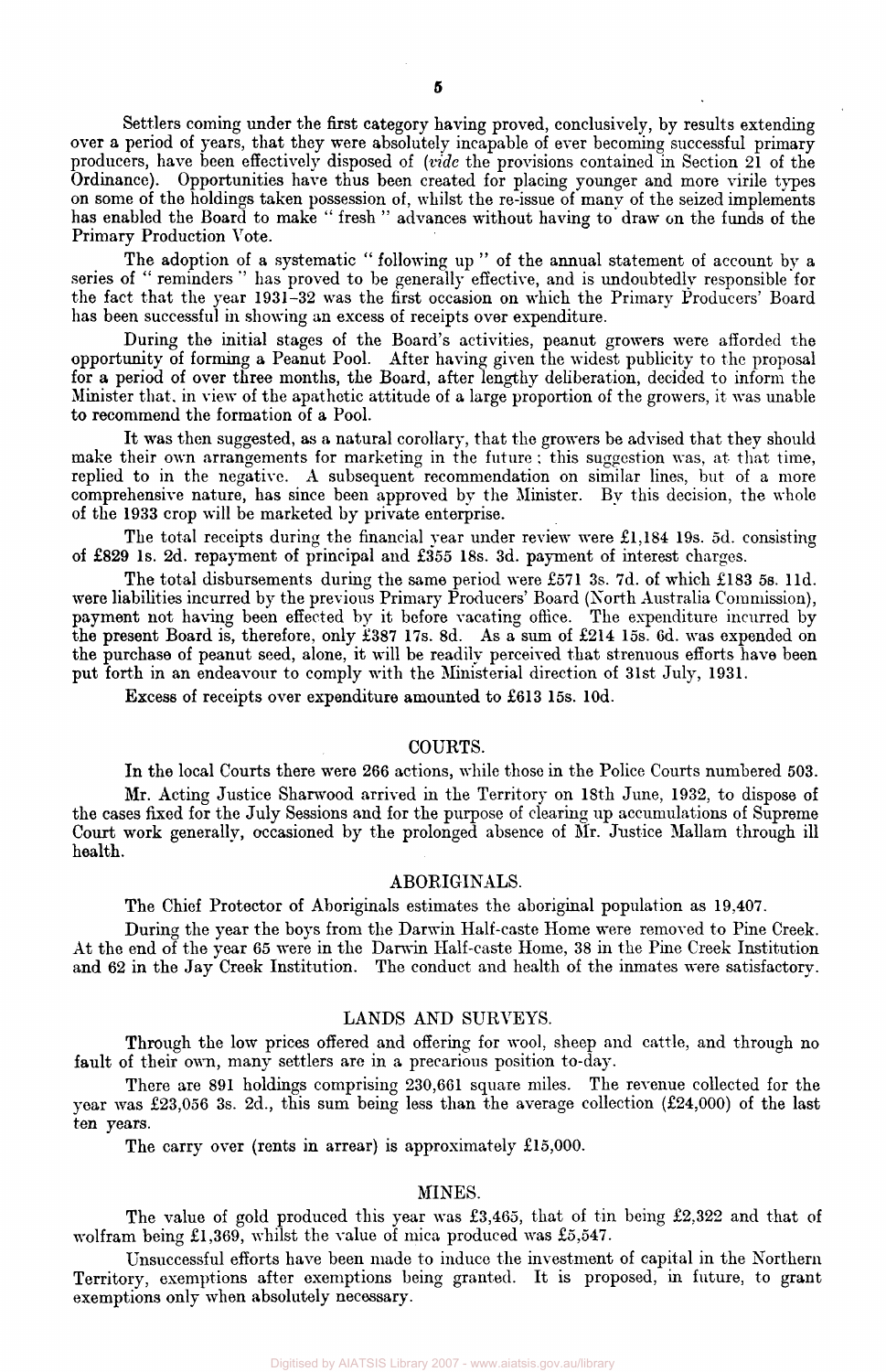#### REPORT OF THE CHIEF PROTECTOR OF ABORIGINALS.

*Employment.*—During the year licences to employ aboriginals were issued as follows :—

|                                            |                                                          |                                                        | District.                                                |                                                                       |                                                               | Licences.                                                          | Agreements.    |                |  |
|--------------------------------------------|----------------------------------------------------------|--------------------------------------------------------|----------------------------------------------------------|-----------------------------------------------------------------------|---------------------------------------------------------------|--------------------------------------------------------------------|----------------|----------------|--|
| Darwin<br>Parap<br>Pine Creek<br>Mataranka | $\sim$ $\sim$<br>$\ddotsc$<br>$\sim$ $\sim$<br>$\ddotsc$ | $\cdots$<br>$\cdots$<br>$\sim$ $\sim$<br>$\sim$ $\sim$ | $\cdots$<br>$\cdot$ .<br>$\cdots$<br>$\bullet$ $\bullet$ | $\cdot$ $\cdot$<br>$\cdots$<br>$\bullet$ $\bullet$<br>$\cdot$ $\cdot$ | $\cdots$<br>$\sim$ $\sim$<br>$\sim$ $\sim$<br>$\cdot$ $\cdot$ | $\cdot$ $\cdot$<br>$\cdot$ $\cdot$<br>$\cdot$ .<br>$\cdot$ $\cdot$ | 182<br>24<br>4 | 245<br>-9<br>я |  |
|                                            |                                                          |                                                        |                                                          |                                                                       |                                                               |                                                                    | 217            | 267            |  |

*Country Licences.*—The issue of country licences, which had been suspended for the greater part of the year in anticipation of the passing of amended legislation, was recommended during April owing to unforeseen delay attending the finalization of the amending ordinance and regulations.

*Aboriginal Drovers.*—Forty employers availed themselves of aboriginal labour under the conditions specified for the employment of aboriginal drovers, 110 aboriginal drovers being employed during the season.

*Recognizances.*—One hundred and twenty-five forms of recognizance were completed covering the removal of aboriginals or half-castes from the Northern Territory. Five recognizances were renewed in respect of half-castes resident in Southern States.

|                      |                      |                      |           |                      | £ |                                                                                                                |
|----------------------|----------------------|----------------------|-----------|----------------------|---|----------------------------------------------------------------------------------------------------------------|
| $\ddot{\phantom{0}}$ | $\sim$               | $\ddot{\phantom{0}}$ | $\sim$    | $\cdots$             |   |                                                                                                                |
| $\ddot{\phantom{a}}$ | $\ddot{\phantom{a}}$ | $\ddot{\phantom{0}}$ | $\cdot$ . | $\ddot{\phantom{1}}$ |   |                                                                                                                |
|                      |                      |                      |           |                      |   |                                                                                                                |
| $\ddotsc$            | $\ddot{\phantom{1}}$ | $\ddot{\phantom{0}}$ | $\sim$    | $\sim$ $\sim$        |   |                                                                                                                |
|                      | $\ddotsc$            | $\cdot$ $\cdot$      |           | $\sim$ $\sim$        |   |                                                                                                                |
|                      |                      |                      |           |                      |   | s.d.<br>$\therefore$ 1,888 15 4<br>2.392 1 1<br>4,280 16 5<br>$\therefore$ 1,988 18 3<br>$\therefore$ 2,291 18 |

Deposits increased by £184 16s. 4d. and withdrawals by £84 8s. 8d. as compared with the figures of the preceding year.

Cash orders to a total of 1,861, representing an increase of 243, were issued.

Cash orders on stores to the number of 6S7 were completed, as compared with 592 for the preceding year.

Cash withdrawals amounted to £918 6s. 4d.

Orders on stores amounted to £1,070 l1s. l1d.

Goods valued at £550 were issued by employers to aboriginal drovers during the currency of their employment the transactions in all cases being supervised by a Protector and each aboriginal's receipt being witnessed by an independent person. This method of payment was adopted in order to enable the aboriginal to draw upon his earnings whilst still in employment. The amount involved in these issues is not reflected in the above statement of the Aboriginal Trust Fund although the employer's wage account is credited and the employee's debited accordingly.

Every effort was made to compel employers to honour their agreements with aboriginal employees and with that object in view two town licences and one country licence were cancelled during the year.

*Aged and Infirm Aboriginals.*—Three hundred aged and infirm aboriginals were rationed at rationing depots in that portion of the Territory north of the twentieth parallel. A rationing depot was also maintained at Alice Springs.

*Aboriginal Employment Policy.—*The extension to Central Australia of the aboriginal policy developed in North Australia during the period when these two territories were separately administered, provoked some opposition, particularly amongst pastoralists and aboriginal welfare workers south of the twentieth parallel. It was quite clear that this opposition arose as a result of a complete misunderstanding of the fundamentals of the policy concerned.

The basis of the Department's policy in respect of the employment of aboriginals in country districts is that the employer must maintain to the satisfaction of the local protector all the tribal dependants of the aboriginal employee. The reasons for this requirement are :--

- (a) The running of stock on tribal hunting ground induces the owner to drive aboriginals from certain waterholes, thereby making tribal life more arduous.
- *(b)* The employment of the able-bodied as stockmen reduces the number of hunters available for the maintenance of tribal dependants under native conditions.
- (c) As a result of these two influences bush life may become so precarious that there develops a certain factor of compulsion pressing the aboriginal towards employment by a white man on such conditions as the latter may be prepared to offer.

In order at once to serve the best interests of the aboriginal coming in contact with white civilization and to permit the white pioneer successfully to settle in available pastoral country, the Department's policy has been to require that the employer of aboriginal labour shall satisfactorily maintain his aboriginal employee and his tribal dependants, no further wage being demanded. On the other hand the employee is free to commence and leave work at will and his right to migrate is reserved to him notwithstanding that his tribal country may be wholly subdivided into pastoral leases.

Where an aboriginal is employed as a drover it is naturally impossible for the employer personally to provide for his employee's dependants. He is, therefore, required to pay to his aboriginal drover a prescribed wage which is utilized by the Chief Protector for the benefit of the employee and his dependants.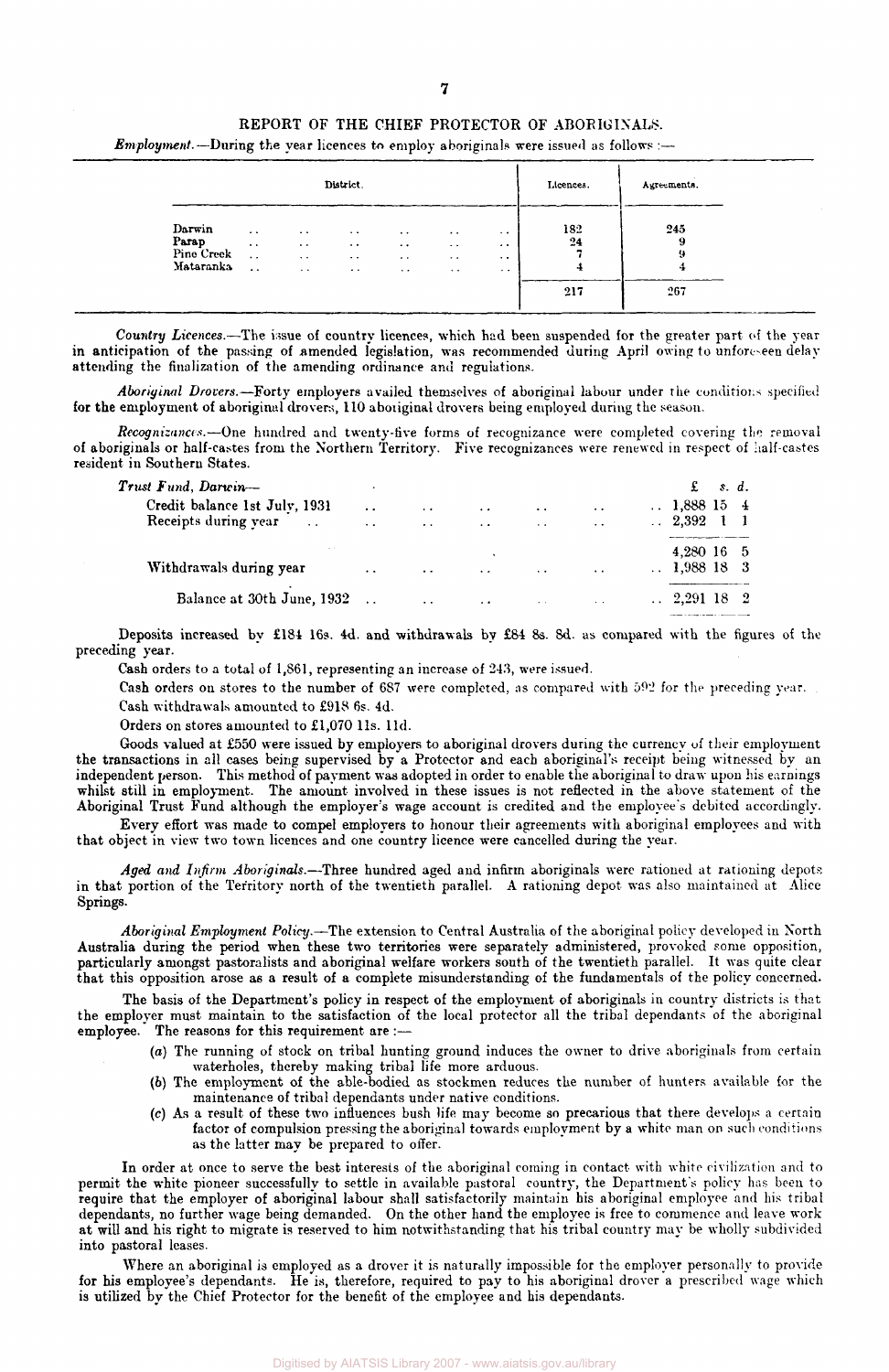*Aboriginal Reservations.*—A large number of applications were received during the year from persons desiring to enter aboriginal reserves for various purposes. The bulk of these were from prospectors desiring to enter the Arnheim Land Reserve or the south-western reserve and buffalo hunters desiring to enter the Arnhem Land Reserve. Permits were refused in all cases.

*Half-caste Policy.*—The extension to Central Australia of existing North Australian legislation in respect of the employment of half-castes provoked strong opposition from pastoralists and aboriginal welfare workers. This opposition, like that opposed to the aboriginal employment policy, was largely due to a complete misunderstanding of the purport and text of the Apprentices Regulations.

Half-castes in the Territory approximate in numbers to one-third of the European population and their rate of natural increase is considerably higher than that of any other section of the population. It has become a matter of social and economic urgency, therefore, that the living standard of the half-caste be elevated to that of a white and to the development of this policy the activities of the Department have been directed. Illegitimate children of not less that 50 per cent, white blood are removed from the aboriginal camps at an early age and placed in institutions where they are reared at European standards and given statutory State school education. On completion of their schooling the girls are taught domestic arts and dress and clothing making to fit them for a higher station as the wives of higher grade half-caste males or whites. The boys on leaving school are sent out for employment in the pastoral industry under the conditions of the Half-caste Apprentices Regulations which are similar to those laid down by the Pastoral Award for white apprentices.

During the year twelve half-caste male youths were apprenticed in the pastoral industry. The number of pastoralists inquiring for this class of labour exceeds the number of youths available. In order to meet the demand in North Australia during the year two youths were brought from Alice Springs to employment in the Maranboy district. In addition to the half-castes apprenticed under the wage conditions of the regulations, two special agreements were completed in respect of boys under sixteen years of age.

Twenty-five half-caste girls were employed under special agreements with European employers in Darwin, six in Alice Springs and two in rural districts—a total of 33. Employers were required to insure these girls under the Workmen's Compensation Ordinance.

Three half-caste females, who had been employed in Southern States, were returned owing to the depression existing there—two to Darwin and one to Alice Springs. One girl was returned by her employer on account of unsatisfactory work. Six special agreements were completed in respect of the removal of six half-caste girls to Southern States by employers travelling on leave. All these were returned during the year.

Permission was given by the Chief Protector for the celebration of the marriage of four female half-castes to Europeans.

*Half-caste Housing Scheme.*—In order to assist half-castes to provide themselves with better dwellings the Chief Protector submitted for approval a scheme whereby half-castes having moneys to their credit in the Trust Account might voluntarily subscribe towards a fund from which advances would be made to approved applicants for the purpose of building houses complying with the regulations under the Health Ordinance. An area of land has been reserved for this purpose and vested in the Chief Protector. The dwellings will be erected by the Government and the tenants will be required to pay a small sum weekly towards interest on and redemption of the advance made to them. The weekly levy was assessed by officers of the Commonwealth Statistician's Department and provides for periods of redemption ranging from five years to twenty years.

*Aboriginal Vote.*—The total expenditure from appropriation was £5,402 Is. 9d.

Although the activities of the Aboriginal Branch were considerably increased especially with the opening of the Half-caste Home, Pine Creek, expenditure for the year represents a decrease of £94 on that of the previous year.

*Kahlin Compound, Darwin Half-caste Home, Kahlin Compound Native Hospital.*—The average number of aboriginals and half-castes maintained at the Compound during the year was 136 whilst the average number residing at the Compound, including aboriginals working in the town district of Darwin, was 300.

Maintenance work such as the repairing and painting of huts was performed through the year as required.

The actual cost of maintenance of the Institution was £2,319 16s. 9d. (including the salaries of the Matron and the Superintendent). An analysis of expenditure follows :—

|                                                                            |                      |                      |                      |                      |                      | £                    |                     | s. d. | £           |   | s. d.                | £        |    | s. d.      |
|----------------------------------------------------------------------------|----------------------|----------------------|----------------------|----------------------|----------------------|----------------------|---------------------|-------|-------------|---|----------------------|----------|----|------------|
| <b>Bread</b><br>$\ddot{\phantom{a}}$                                       |                      | $\cdot$              | $\cdot$ $\cdot$      | . .                  | $\ddot{\phantom{0}}$ |                      | 76 13               | - 8   |             |   |                      |          |    |            |
| Meat<br>$\ddot{\phantom{a}}$<br>$\ddot{\phantom{0}}$                       | $\ddot{\phantom{0}}$ | $\ddot{\phantom{0}}$ | $\ddot{\phantom{0}}$ | $\ddot{\phantom{1}}$ | $\ddot{\phantom{0}}$ | 572 17               |                     |       |             |   |                      |          |    |            |
| Groceries, stores, fruit, vegetables                                       |                      | $\cdot$ $\cdot$      | $\ddot{\phantom{0}}$ | $\ddot{\phantom{0}}$ | $\ddot{\phantom{1}}$ | 637                  |                     | 23    |             |   |                      |          |    |            |
| Equipment, clothing                                                        | $\ddot{\phantom{0}}$ | $\ddot{\phantom{0}}$ | $\ddot{\phantom{a}}$ | $\ddot{\phantom{0}}$ | $\ddot{\phantom{0}}$ | 310                  |                     | 8 11  |             |   |                      |          |    |            |
| Wages aboriginal staff                                                     | $\ddot{\phantom{0}}$ | $\ddot{\phantom{0}}$ | $\ddot{\phantom{a}}$ | $\ddot{\phantom{0}}$ | $\ddot{\phantom{0}}$ | 250                  |                     | 89    |             |   |                      |          |    |            |
| Establishment changes                                                      | $\ddot{\phantom{0}}$ | $\ddot{\phantom{0}}$ | $\ddot{\bullet}$     | $\ddot{\phantom{0}}$ | $\ddot{\phantom{0}}$ | 91                   |                     | 88    |             |   |                      |          |    |            |
|                                                                            |                      |                      |                      |                      |                      |                      |                     |       | 1,938 19 10 |   |                      |          |    |            |
| Less Credits on account of sustenance of aboriginals, hired labour, sales, |                      |                      |                      |                      |                      |                      |                     |       |             |   |                      |          |    |            |
| bags, blankets, firewood, clothing, &c.                                    |                      |                      |                      | $\ddot{\phantom{0}}$ | $\ddot{\phantom{a}}$ | $\ddot{\phantom{0}}$ |                     |       | 403         | 3 | -1                   |          |    |            |
|                                                                            |                      |                      |                      |                      |                      |                      |                     |       |             |   |                      | 1,535    | 16 | - 9        |
| Repairs and maintenance                                                    |                      | $\ddot{\phantom{0}}$ | $\ddot{\phantom{0}}$ | $\ddot{\phantom{1}}$ | $\ddot{\phantom{1}}$ |                      | $\bullet$ $\bullet$ |       | $\cdot$ .   |   | $\ddot{\phantom{a}}$ | 253      |    | $0\quad 0$ |
| Salary Superintendent and Matron                                           |                      |                      | $\ddot{\phantom{0}}$ | $\ddot{\phantom{0}}$ | $\ddot{\phantom{1}}$ |                      | $\cdot$ .           |       | $\cdot$ .   |   | $\ddot{\phantom{a}}$ | 531      |    | $0\quad 0$ |
|                                                                            |                      |                      |                      |                      |                      |                      |                     |       |             |   |                      | 2,319 16 |    | - 9        |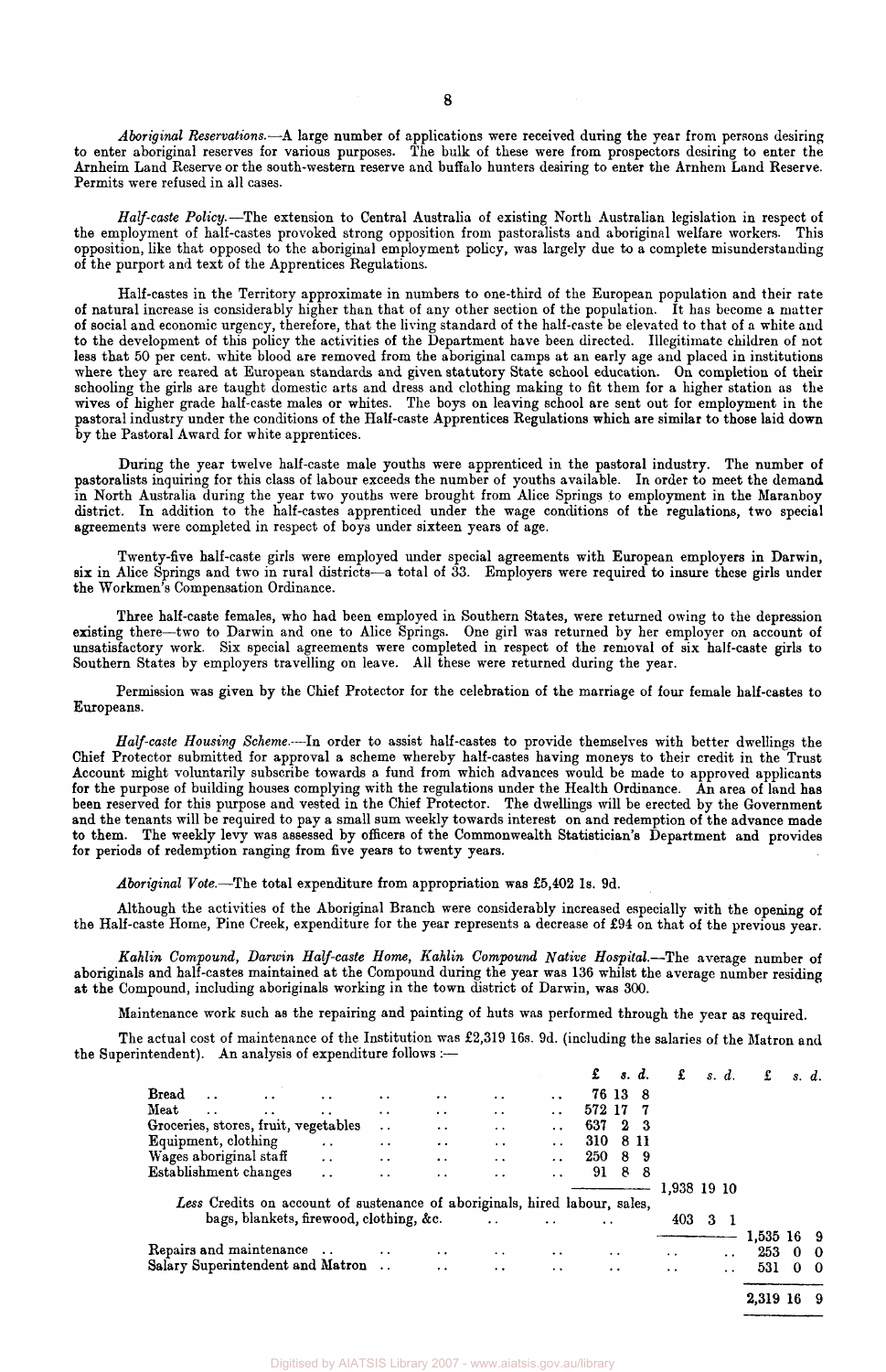Half-caste Home. Darwin.--The number of inmates of the Half-caste Home, Darwin (Female) at 30th June, 1932, was 65.

Interior structural alterations, which constituted a decided improvement, were effected to the Half-caste Home and the building was painted throughout. Thirty new beds were provided.

Two delinquent adult female half-castes were ordered to be detained in the Institution.

The conduct and health of inmates were satisfactory.

The following articles of clothing were manufactured at the home by half-caste inmates under the supervision of the Matron :—

| <b>Trousers</b>   | $\ddot{\phantom{a}}$   | $\ddot{\phantom{a}}$ | $\sim$ $\sim$        | $\ddotsc$            | $\sim$ $\sim$        | $\ddot{\phantom{1}}$ . | $\ddotsc$            | $\ddot{\phantom{0}}$ | $\ddot{\phantom{0}}$ | 186 |
|-------------------|------------------------|----------------------|----------------------|----------------------|----------------------|------------------------|----------------------|----------------------|----------------------|-----|
| <b>Shirts</b>     | $\ddot{\phantom{a}}$   | $\ddot{\phantom{0}}$ | $\ddot{\phantom{a}}$ | $\ddot{\phantom{0}}$ | $\ddot{\phantom{a}}$ | $\ddot{\phantom{a}}$   | $\ddot{\phantom{a}}$ | $\ddot{\phantom{a}}$ | $\ddot{\phantom{0}}$ | 196 |
| <b>Dresses</b>    | $\ddotsc$              | $\ddot{\phantom{0}}$ | $\ddot{\phantom{a}}$ | $\ddot{\phantom{0}}$ | $\ddotsc$            | $\ddot{\phantom{a}}$   | $\ddot{\phantom{0}}$ | $\ddot{\phantom{a}}$ | $\ddot{\phantom{0}}$ | 122 |
| Rompers           | $\ddot{\phantom{a}}$   | $\ddot{\phantom{a}}$ | $\sim$ .             | $\ddot{\phantom{a}}$ | $\ddot{\phantom{a}}$ | $\ddot{\phantom{a}}$   | $\ddot{\phantom{a}}$ | $\ddot{\phantom{a}}$ | $\ddot{\phantom{a}}$ | 233 |
| <b>Bloomers</b>   | $\ddotsc$              | $\ddot{\phantom{a}}$ | $\ddotsc$            | $\ddot{\phantom{0}}$ | $\sim$ $\sim$        | $\sim$ $\sim$          | $\ddotsc$            | $\ddotsc$            | $\ddotsc$            | 118 |
| Pyjamas           | $\ddot{\phantom{a}}$ . | $\ddot{\phantom{0}}$ | $\ddotsc$            | $\ddot{\phantom{a}}$ | $\ddotsc$            | $\ddotsc$              | $\ddot{\phantom{a}}$ | $\ddot{\phantom{a}}$ | $\ddotsc$            | 43  |
| Pillow cases      | $\ddot{\phantom{a}}$   | $\ddot{\phantom{0}}$ | $\ddotsc$            | $\ddot{\phantom{0}}$ | $\ddot{\phantom{a}}$ | $\ddotsc$              | $\ddot{\phantom{0}}$ | $\ddot{\phantom{0}}$ | $\ddot{\phantom{a}}$ | -86 |
| Pillows           | $\ddot{\phantom{a}}$   | $\ddotsc$            | $\ddot{\phantom{1}}$ | $\ddot{\phantom{0}}$ | $\ddot{\phantom{a}}$ | $\ddotsc$              | $\ddot{\phantom{0}}$ | $\ddot{\phantom{0}}$ | $\ddot{\phantom{1}}$ | 48  |
| <b>Mattresses</b> | $\ddot{\phantom{a}}$   | $\ddotsc$            | $\ddot{\phantom{0}}$ | $\ddot{\phantom{0}}$ | $\ddot{\phantom{a}}$ | $\ddot{\phantom{0}}$   | $\ddot{\phantom{a}}$ | $\ddot{\phantom{a}}$ | $\ddotsc$            | 12  |

*Half-caste Home, Pine Creek.*—The transfer of half-caste boys from Darwin to Pine Creek was effected on 9th September, 1931, when Mrs. Turner took charge of the Pine Creek Institution as Matron.

A statement of admissions to the Institution follows :—

| Admitted during the year from Rural districts $\ldots$ . $\ldots$ . $\ldots$ . $\ldots$ |  |  |  |  |     |
|-----------------------------------------------------------------------------------------|--|--|--|--|-----|
|                                                                                         |  |  |  |  |     |
| <b>Total</b>                                                                            |  |  |  |  | -38 |
|                                                                                         |  |  |  |  |     |

A domestic staff of three female half-castes transferred from Darwin was provided for the management of the Home.

Schooling facilities were provided for by the appointment of a school teacher, the old Pine Creek Hospital being utilized as a school house.

The conduct and health of the inmates have been satisfactory.

The cost of maintenance of this Institution was £835 13s., an analysis of the expenditure being as follows :—

|                                         |                      |                       |                      |                      |                      |                      | £        |          | s. d.        | £      |   | s. d.          |
|-----------------------------------------|----------------------|-----------------------|----------------------|----------------------|----------------------|----------------------|----------|----------|--------------|--------|---|----------------|
| Rations<br>$\ddot{\phantom{0}}$         | $\ddot{\phantom{0}}$ | $\bullet$ . $\bullet$ | $\ddot{\phantom{a}}$ | . .                  | $\ddot{\phantom{0}}$ | $\ddot{\phantom{1}}$ | 305 5 11 |          |              |        |   |                |
| Equipment                               | $\ddot{\phantom{0}}$ | $\cdot$ $\cdot$       | $\cdot$ .            | $\cdot$ .            | $\ddot{\phantom{1}}$ | $\ddot{\phantom{1}}$ | 105      | 12       | -0           |        |   |                |
| Wages<br>$\ddotsc$                      | $\ddot{\phantom{1}}$ | $\ddot{\phantom{a}}$  | $\ddot{\phantom{0}}$ | $\cdot$ .            | $\sim$               | $\ddot{\phantom{0}}$ | 27       | 9        | -7           |        |   |                |
| Sanitary<br>$\ddotsc$                   | $\ddot{\phantom{1}}$ | $\bullet$             | . .                  | $\ddot{\phantom{a}}$ | $\ddot{\phantom{a}}$ | $\ddot{\phantom{0}}$ | 11       | 19       |              |        |   |                |
| Freight and cartage                     |                      | $\bullet$ .           | . .                  | $\ddot{\phantom{1}}$ | . .                  | $\ddot{\phantom{0}}$ | 32       | -9       | -7           |        |   |                |
| Firewood<br>$\sim$ .                    | $\ddot{\phantom{0}}$ | $\ddot{\phantom{1}}$  | $\cdot$ .            | $\ddot{\phantom{a}}$ | . .                  | $\ddot{\phantom{0}}$ | 4        | $\bf{0}$ | $\bf{0}$     |        |   |                |
| Travelling expenses                     |                      | $\cdot$ .             | . .                  | $\cdot$ $\cdot$      | $\cdot$ $\cdot$      | $\ddot{\phantom{0}}$ | 69       | -13      | - 8          |        |   |                |
|                                         |                      |                       |                      |                      |                      |                      |          |          |              | 556    |   | 9 10           |
| Repairs, maintenance                    |                      | $\ddot{\phantom{a}}$  | $\ddot{\phantom{0}}$ | $\ddot{\phantom{1}}$ | $\ddot{\phantom{1}}$ | $\ddot{\phantom{1}}$ | 164      |          | $3 \tcdot 2$ |        |   |                |
| Matron's salary                         | $\ddotsc$            | $\ddot{\phantom{0}}$  | . .                  | $\ddot{\phantom{1}}$ | $\ddot{\phantom{0}}$ | $\ddot{\phantom{1}}$ | 65       | $\theta$ | -0           |        |   |                |
| Clothing, blankets supplied by Compound |                      |                       |                      | $\ddot{\phantom{0}}$ | $\cdot$ $\cdot$      | $\ddot{\phantom{a}}$ | 50       | $\bf{0}$ | $\bf{0}$     |        |   |                |
|                                         |                      |                       |                      |                      |                      |                      |          |          |              | 279    | 3 | $\overline{2}$ |
|                                         |                      | Total                 | . .                  |                      |                      |                      |          |          |              | 835 13 |   | $\Omega$       |
|                                         |                      |                       |                      |                      |                      |                      |          |          |              |        |   |                |

Mrs. Turner resigned on account of ill health on 17th March, 1932, and was succeeded by Mrs. J. Jones.

*Half-caste Home, Jay Creek.*—Nine males and ten females were admitted to the Institution during the year there being 62 in residence on 30th June, 1932.

Inmates of the Institution are classified as under :—

| $\sim$                                                         |                                                                                                         | Males. | Females. | Total.   |
|----------------------------------------------------------------|---------------------------------------------------------------------------------------------------------|--------|----------|----------|
| Quadroon<br>Half-caste  .<br>Three-quarter caste<br>$\sim 100$ | $\bullet$ $\bullet$<br>$\cdots$<br>$\bullet$ $\bullet$<br>$\cdots$<br>$\bullet$ $\bullet$ .<br>$\cdots$ | 13     | 21       | 19<br>38 |
|                                                                |                                                                                                         | 31     | 31       | 62       |

9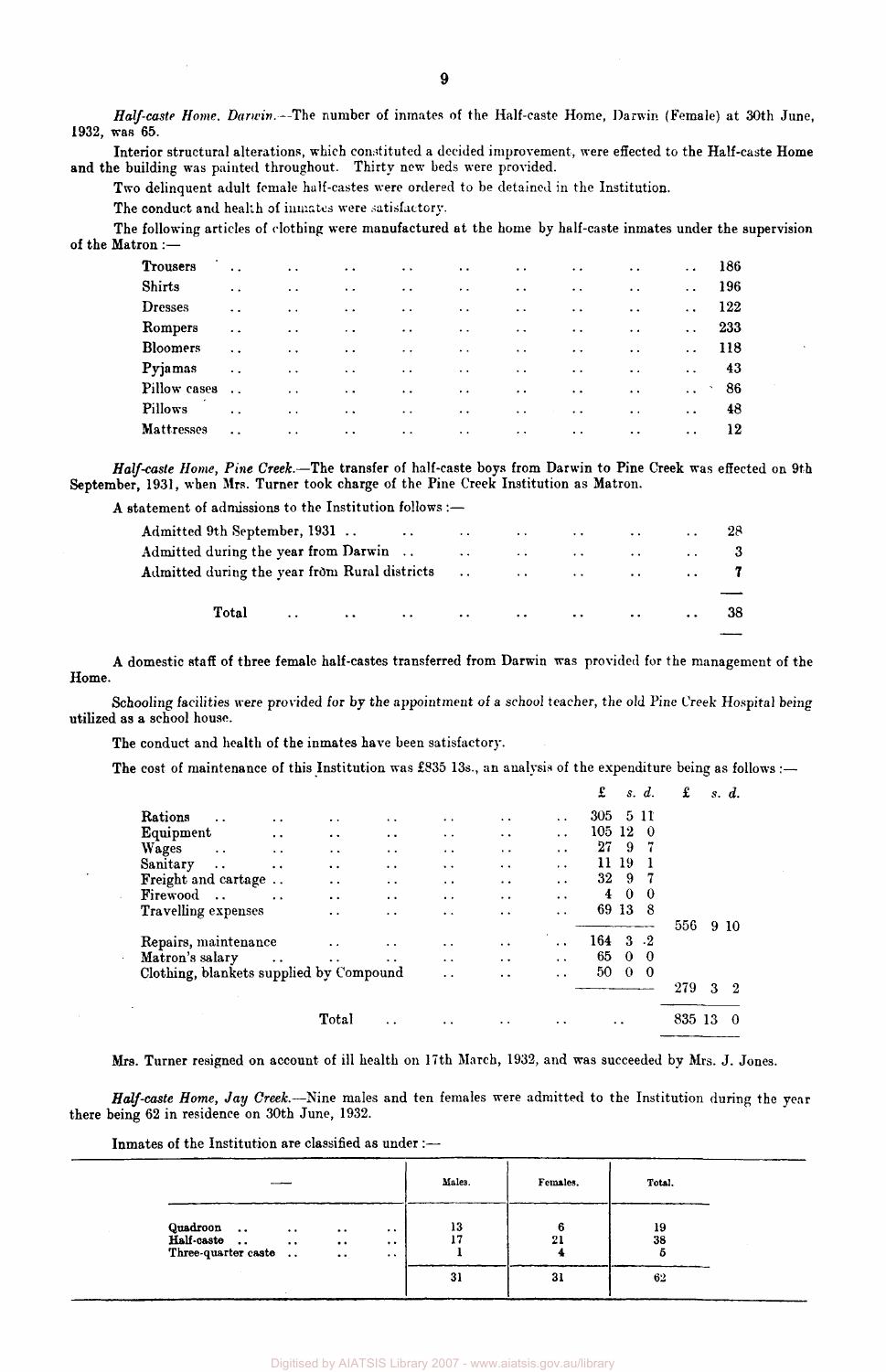The following articles of clothing were manufactured at the Home :-

| Dresses            | $\ddot{\phantom{1}}$ | $\ddot{\phantom{1}}$ | $\ddot{\phantom{1}}$ | $\sim$               | $\ddot{\phantom{1}}$ | $\cdots$             | $\ddot{\phantom{0}}$ | $\cdot$ .            | $\ddot{\phantom{a}}$ |    |
|--------------------|----------------------|----------------------|----------------------|----------------------|----------------------|----------------------|----------------------|----------------------|----------------------|----|
| Rompers            | $\cdot$ .            | $\ddot{\phantom{0}}$ | $\ddot{\phantom{1}}$ | $\cdot$ .            | $\ddot{\phantom{0}}$ | $\cdot$ $\cdot$      | $\ddot{\phantom{a}}$ | $\ddot{\phantom{0}}$ | $\cdot$ $\cdot$      |    |
| Trousers           | $\ddot{\phantom{1}}$ | $\ddot{\phantom{0}}$ | $\ddot{\phantom{a}}$ | $\ddot{\phantom{0}}$ | . .                  | $\cdot$ .            | $\cdot$ .            | $\cdot$ $\cdot$      | $\cdot$ $\cdot$      |    |
| Bloomers           | $\cdot$ .            | $\ddot{\phantom{0}}$ | $\ddot{\phantom{0}}$ | $\ddot{\phantom{1}}$ | $\ddot{\phantom{0}}$ | $\cdot$ $\cdot$      | $\ddot{\phantom{1}}$ | $\cdot$ .            | $\cdot$ .            | 56 |
| Shirts and jumpers |                      | $\ddot{\phantom{1}}$ | $\ddot{\phantom{1}}$ | $\ddot{\phantom{1}}$ | $\cdot$ $\cdot$      | $\ddot{\phantom{1}}$ | $\ddot{\phantom{1}}$ | $\ddot{\phantom{1}}$ | $\ddot{\phantom{1}}$ | 92 |
| Other garments     |                      | $\cdot$ $\cdot$      | $\cdot$ $\cdot$      | $\cdot$ .            | $\bullet$ .          | $\cdot$ $\cdot$      | $\cdots$             | $\ddot{\phantom{a}}$ | $\cdot$ $\cdot$      | 44 |
|                    |                      |                      |                      |                      |                      |                      |                      |                      |                      |    |

The conduct and health of the inmates have been satisfactory.

*Identification discs.*—In order to facilitate the control of unauthorized migration of aboriginals into the prohibited area of Darwin and Parap, it is proposed during the next financial year to issue numbered discs to all aboriginals legally in employment in that area. By this means it will be possible for Protectors readily to identify aboriginals found on the prohibited area without lawful reason so that prompt steps may be taken to remove them either to a reserve or to their own country. With the object of preventing the unrestricted immigration of myall aboriginals to Darwin an arrangement was made during the year with the Manager, Commonwealth Railways, to refuse rail transport to all aboriginals except those presenting an authority to travel signed by a Protector of Aboriginals.

*Aged and Infirm Aboriginals.*—Expenses in connexion with rationing of aged and infirm aboriginals at ration depots and the feeding, transport and hospitalization of the sick, are analysed in the sub-joined table.

|                                                       |                      |                      |                      |                      |                      | £        |                      | s. d. |             | s. d. |
|-------------------------------------------------------|----------------------|----------------------|----------------------|----------------------|----------------------|----------|----------------------|-------|-------------|-------|
| Meals sick aboriginals                                |                      | $\cdot$ .            | $\bullet$            | $\cdot$ $\cdot$      | $\ddot{\phantom{a}}$ | 18       | $\boldsymbol{2}$     |       |             |       |
| Fares transport sick aboriginals                      |                      | . .                  | $\ddot{\phantom{a}}$ | $\cdot$ .            | $\bullet$            | 95 5     |                      | - 2   |             |       |
| Aged and infirm, rations                              | $\ddot{\phantom{a}}$ | $\ddot{\phantom{a}}$ | $\cdot$ .            | $\cdot$ .            | $\cdot$ .            | 625 10   |                      |       |             |       |
| Hospital fees, aboriginals                            | $\ddotsc$            | $\ddot{\phantom{a}}$ | $\ddot{\phantom{a}}$ | $\cdot$ .            |                      | 242      | -2                   | - 0   |             |       |
| <b>Blankets</b><br>$\ddotsc$<br>$\ddot{\phantom{0}}$  | $\ddot{\phantom{0}}$ | $\ddot{\phantom{1}}$ | $\bullet$ $\bullet$  | $\ddot{\phantom{a}}$ |                      | 115      | 6                    | - 2   |             |       |
| Maintenance, Aboriginal Southern Institutions         |                      |                      |                      | $\cdot$ $\cdot$      | . .                  | 52       | $\mathbf{0}$         | - 0   |             |       |
| Drugs<br>$\ddot{\phantom{a}}$<br>$\ddot{\phantom{0}}$ | $\bullet$ $\bullet$  | $\ddot{\phantom{1}}$ | $\ddot{\phantom{a}}$ | $\bullet$            | $\ddot{\phantom{0}}$ | $\bf{2}$ |                      | 6 11  |             |       |
|                                                       |                      |                      |                      |                      |                      |          |                      |       | 1,150 12 11 |       |
| Less amounts paid account fares by employers          |                      |                      |                      | $\ddot{\phantom{0}}$ | $\ddot{\phantom{1}}$ |          | $\ddot{\phantom{1}}$ |       |             |       |
| Total expenditure<br>$\ddot{\phantom{a}}$             | $\bullet$            | $\ddot{\phantom{1}}$ |                      |                      |                      |          | $\ddot{\phantom{0}}$ |       | 1,138 15    | 7*    |
|                                                       |                      |                      |                      |                      |                      |          |                      |       |             |       |

\* Does not include costs of hospitalization of aboriginals, Kahlin Compound Native Hospital, such expenses being included under heading, Kahlin Compound.

*Offences,*—Details of proceedings taken against aboriginals during the year ended 30th June, 1932 :—

| Offence.                                                                                                                                                                                                                                                                                                                                                                                                                                                                                                                                                                                                                                                                                                                       |                                                                                                                                                                                                                                                                                                                                                                                                                |                                                                                                                                                                                                                                                                                                                                                                                                                          |                                                                                                                                                                                                                                                                                                                                                                                                                                       | Convicted.                   |                                                                                                                                                                                                                                                                    | Committed for Trial.                                                                                                                                                                         |                                                                                                                                                                                                                         |
|--------------------------------------------------------------------------------------------------------------------------------------------------------------------------------------------------------------------------------------------------------------------------------------------------------------------------------------------------------------------------------------------------------------------------------------------------------------------------------------------------------------------------------------------------------------------------------------------------------------------------------------------------------------------------------------------------------------------------------|----------------------------------------------------------------------------------------------------------------------------------------------------------------------------------------------------------------------------------------------------------------------------------------------------------------------------------------------------------------------------------------------------------------|--------------------------------------------------------------------------------------------------------------------------------------------------------------------------------------------------------------------------------------------------------------------------------------------------------------------------------------------------------------------------------------------------------------------------|---------------------------------------------------------------------------------------------------------------------------------------------------------------------------------------------------------------------------------------------------------------------------------------------------------------------------------------------------------------------------------------------------------------------------------------|------------------------------|--------------------------------------------------------------------------------------------------------------------------------------------------------------------------------------------------------------------------------------------------------------------|----------------------------------------------------------------------------------------------------------------------------------------------------------------------------------------------|-------------------------------------------------------------------------------------------------------------------------------------------------------------------------------------------------------------------------|
|                                                                                                                                                                                                                                                                                                                                                                                                                                                                                                                                                                                                                                                                                                                                |                                                                                                                                                                                                                                                                                                                                                                                                                |                                                                                                                                                                                                                                                                                                                                                                                                                          |                                                                                                                                                                                                                                                                                                                                                                                                                                       | Males.                       | Females.                                                                                                                                                                                                                                                           | Males.                                                                                                                                                                                       | Females.                                                                                                                                                                                                                |
| Assault<br>$\ddot{\phantom{a}}$<br>$\ddot{\phantom{a}}$<br>Breach Firearms Ordinance<br>Attempted murder<br><b>Drunkenness</b><br>$\ddot{\phantom{a}}$<br>Drunk in compound<br>Escape legal custody<br>Fighting<br>and the company of the company<br>Fighting in compound<br>Ill-treatment animal<br>Lunatic<br>$\sim$ $\sim$<br>$\ddot{\phantom{0}}$<br>Murder<br>$\ddot{\phantom{0}}$<br>$\ddot{\phantom{0}}$<br>Possession opium<br>$\sim$ $\sim$<br>Possession opium articles<br>Riotous behaviour<br>$\ddot{\phantom{a}}$<br>Prohibited area<br>$\ddot{\phantom{a}}$<br>Unlawfully on dwelling<br>Unlawful possession<br>Wilful damage<br>$\ddot{\phantom{0}}$<br>Larceny<br>$\ddot{\phantom{a}}$<br>$\ddot{\phantom{0}}$ | $\ddot{\phantom{0}}$<br>$\ddot{\phantom{a}}$<br>$\ddot{\phantom{0}}$<br>$\ddot{\phantom{0}}$<br>$\ddot{\phantom{a}}$<br>$\ddot{\phantom{a}}$<br>$\ddotsc$<br>$\ddot{\phantom{a}}$<br>$\ddot{\phantom{a}}$<br>$\ddotsc$<br>$\ddot{\phantom{a}}$<br>$\ddot{\phantom{a}}$<br>$\ddotsc$<br>$\ddot{\phantom{a}}$<br>$\ddot{\phantom{0}}$<br>$\ddotsc$<br>$\Delta$ .<br>$\ddot{\phantom{0}}$<br>$\ddot{\phantom{0}}$ | $\ddot{\phantom{1}}$<br>$\ddot{\phantom{1}}$<br>$\ddot{\phantom{0}}$<br>$\ddot{\phantom{1}}$<br>$\ddot{\phantom{0}}$<br>$\cdot$ .<br>$\ddot{\phantom{0}}$<br>$\ddot{\phantom{0}}$<br>٠.,<br>$\cdot$ $\cdot$<br>$\ddot{\phantom{0}}$<br>$\ddot{\phantom{0}}$<br>$\ddot{\phantom{1}}$<br>$\ddot{\phantom{0}}$<br>$\ddot{\phantom{0}}$<br>$\ddot{\phantom{0}}$<br>$\ddot{\phantom{1}}$<br>$\ddot{\phantom{1}}$<br>$\ddotsc$ | $\bullet$ $\bullet$<br>$\ddot{\phantom{0}}$<br>$\bullet$<br>$\bullet$ $\bullet$<br>$\ddot{\phantom{1}}$<br>$\ddot{\phantom{1}}$<br>$\bullet$ $\bullet$<br>$\cdot$ $\cdot$<br>$\ddot{\phantom{0}}$<br>$\ddot{\phantom{0}}$<br>$\bullet$ $\bullet$<br>$\ddot{\phantom{0}}$<br>$\ddot{\phantom{a}}$<br>$\ddot{\phantom{0}}$<br>$\ddot{\phantom{0}}$<br>$\ddot{\phantom{0}}$<br>$\ddot{\phantom{0}}$<br>$\bullet$<br>$\ddot{\phantom{0}}$ | 8<br>3<br>2<br>35<br>5<br>54 | $\bf{2}$<br>$\cdot$ .<br>. .<br>$\cdot$ .<br>. .<br>$\ddot{\phantom{1}}$<br>$\cdot$ .<br>. .<br><br>. .<br>$\ddot{\phantom{0}}$<br>$\ddot{\phantom{0}}$<br>$\mathbf{2}$<br>$\ddot{\phantom{0}}$<br>9<br>. .<br>. .<br>$\ddot{\phantom{1}}$<br>$\ddot{\phantom{1}}$ | . .<br>. .<br>. .<br>. .<br>. .<br>. .<br>. .<br>$\cdot$<br>. .<br>. .<br>. .<br>$\ddot{\phantom{0}}$<br>$\cdot$ $\cdot$<br>$\ddot{\phantom{1}}$<br>$\ddot{\phantom{0}}$<br>$\cdot$ .<br>. . | . .<br>. .<br>. .<br>$\ddot{\phantom{0}}$<br>. .<br>$\bullet$<br>. .<br>. .<br>. .<br>$\cdot$ .<br>$\ddot{\phantom{1}}$<br>. .<br>$\ddot{\phantom{1}}$<br>. .<br>. .<br>. .<br>$\ddot{\phantom{0}}$<br>. .<br>$\bullet$ |
|                                                                                                                                                                                                                                                                                                                                                                                                                                                                                                                                                                                                                                                                                                                                |                                                                                                                                                                                                                                                                                                                                                                                                                |                                                                                                                                                                                                                                                                                                                                                                                                                          |                                                                                                                                                                                                                                                                                                                                                                                                                                       | 128                          | 13                                                                                                                                                                                                                                                                 | $\bf{2}$                                                                                                                                                                                     | $\ddot{\phantom{1}}$                                                                                                                                                                                                    |

The number of offences shows a decrease as compared with 1930-31.

*Ill-treatment of Aboriginals.*—During the year nine instances of ill-treatment of aboriginals were reported. Details were as under :—

| District.                                                                                                                                                            | Complaint.                                                                                                                                                                     |                                                                                                                                                                                                  |                                                                                   |                                                                                                                                                                                         |                                                                                                   |                                                                                                                                  |                                                                                                                                                             | Action Taken.                                                                                                                                                                                                                                                                                                                    |
|----------------------------------------------------------------------------------------------------------------------------------------------------------------------|--------------------------------------------------------------------------------------------------------------------------------------------------------------------------------|--------------------------------------------------------------------------------------------------------------------------------------------------------------------------------------------------|-----------------------------------------------------------------------------------|-----------------------------------------------------------------------------------------------------------------------------------------------------------------------------------------|---------------------------------------------------------------------------------------------------|----------------------------------------------------------------------------------------------------------------------------------|-------------------------------------------------------------------------------------------------------------------------------------------------------------|----------------------------------------------------------------------------------------------------------------------------------------------------------------------------------------------------------------------------------------------------------------------------------------------------------------------------------|
| Alice Springs<br>Alice Springs<br>Borroloola<br>Pine Creek<br>Darwin<br>$\ddotsc$<br>Darwin<br>$\ddotsc$<br>Darwin<br>$\ddot{\bullet}$<br>Barrow Creek<br>Pine Creek | $\ddot{\phantom{1}}$<br>$\ddot{\phantom{0}}$<br>$\cdot$ $\cdot$<br>$\ddot{\phantom{0}}$<br>$\cdot$ .<br>$\ddot{\phantom{0}}$<br>$\cdot$ .<br>$\cdot$ .<br>$\ddot{\phantom{0}}$ | Assault<br>Non-payment wages<br>Assault<br>Non-payment wages<br>Assault<br>Non-payment wages<br>Non-payment wages<br>Assault<br>Non-compliance with food and clothing conditions of<br>agreement | $\ddot{\phantom{1}}$<br>$\ddot{\phantom{0}}$<br>$\cdot$ .<br>$\ddot{\phantom{1}}$ | $\ddot{\phantom{0}}$<br>$\ddot{\phantom{0}}$<br>$\cdot$ $\cdot$<br>$\ddot{\phantom{a}}$<br>$\ddot{\phantom{0}}$<br>$\ddot{\phantom{0}}$<br>$\ddot{\phantom{1}}$<br>$\ddot{\phantom{0}}$ | $\cdots$<br>$\cdot$ .<br>$\cdots$<br>$\cdot$ $\cdot$<br>$\cdot$ .<br>$\cdot$ .<br>. .<br>$\cdots$ | $\bullet$<br>$\ddot{\phantom{a}}$<br>$\cdot$ .<br>$\cdot$ .<br>$\ddot{\phantom{a}}$<br>$\cdot$ .<br>$\cdot$ $\cdot$<br>$\cdot$ . | $\ddot{\phantom{0}}$<br>$\ddot{\phantom{0}}$<br>$\cdot$ $\cdot$<br>$\ddot{\phantom{0}}$<br>. .<br>$\ddot{\phantom{0}}$<br>$\ddot{\phantom{1}}$<br>$\cdot$ . | Offender fined £2 in default three months hard labour<br>Employer's licence cancelled—wages recovered<br>Not sustained<br>Wages recovered<br>Insufficient evidence<br>Employer's licence cancelled—wages recovered<br>Employer's licence cancelled—wages recovered<br>Prosecution ordered<br>Adequate monetary payment recovered |